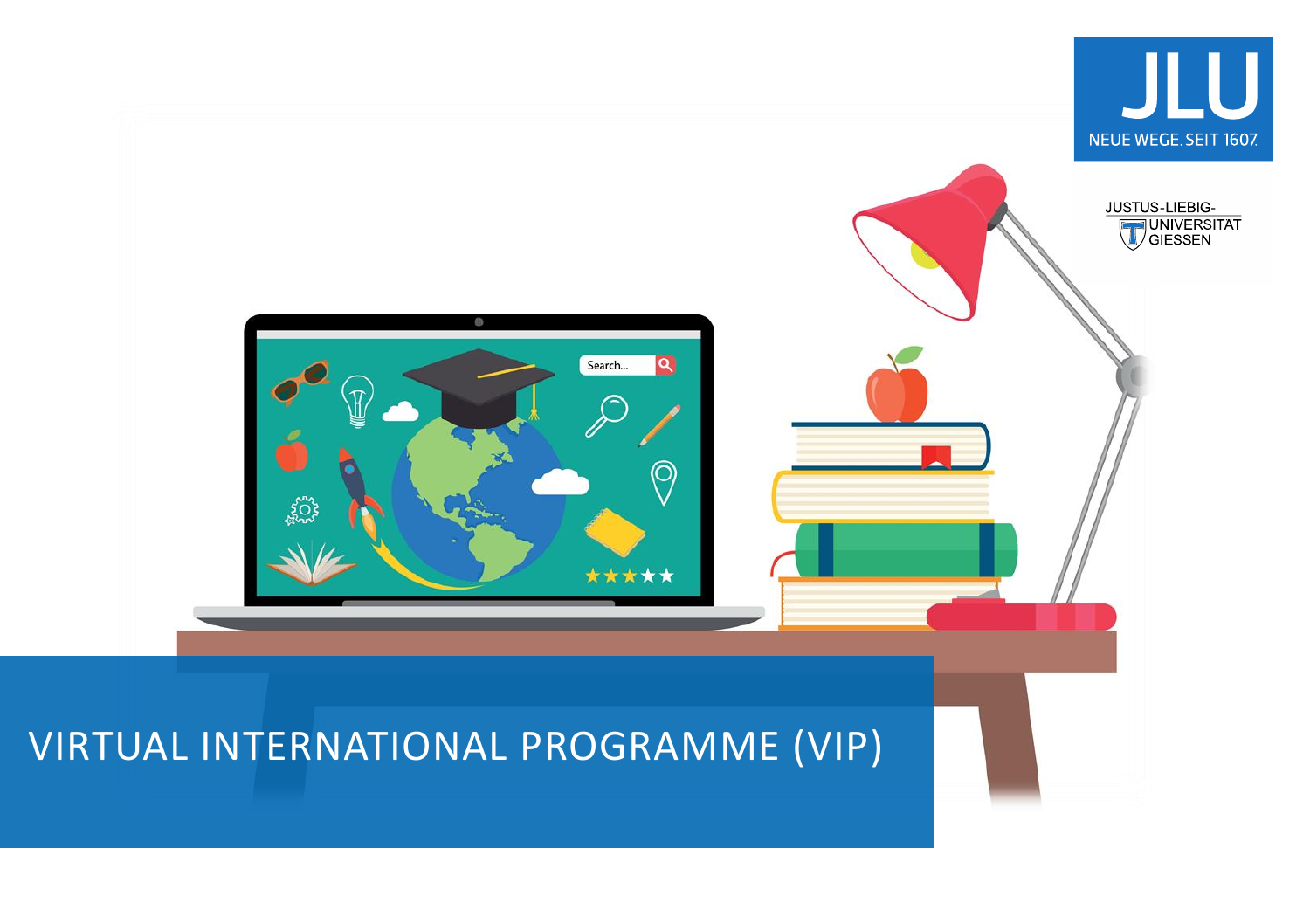# THE VIP OFFERS

- A unique **virtual international experience** at JLU
- Almost 60 **online courses** in different subjects taught in English, French, German and Spanish for undergraduate and graduate students
- **Online German language courses** and an **intercultural training course online**
- **International** group work
- **Transcript of Records** with credit points (ECTS)
- Participation **free of charge** for students of partner universities of the JLU **Starting November 2020**

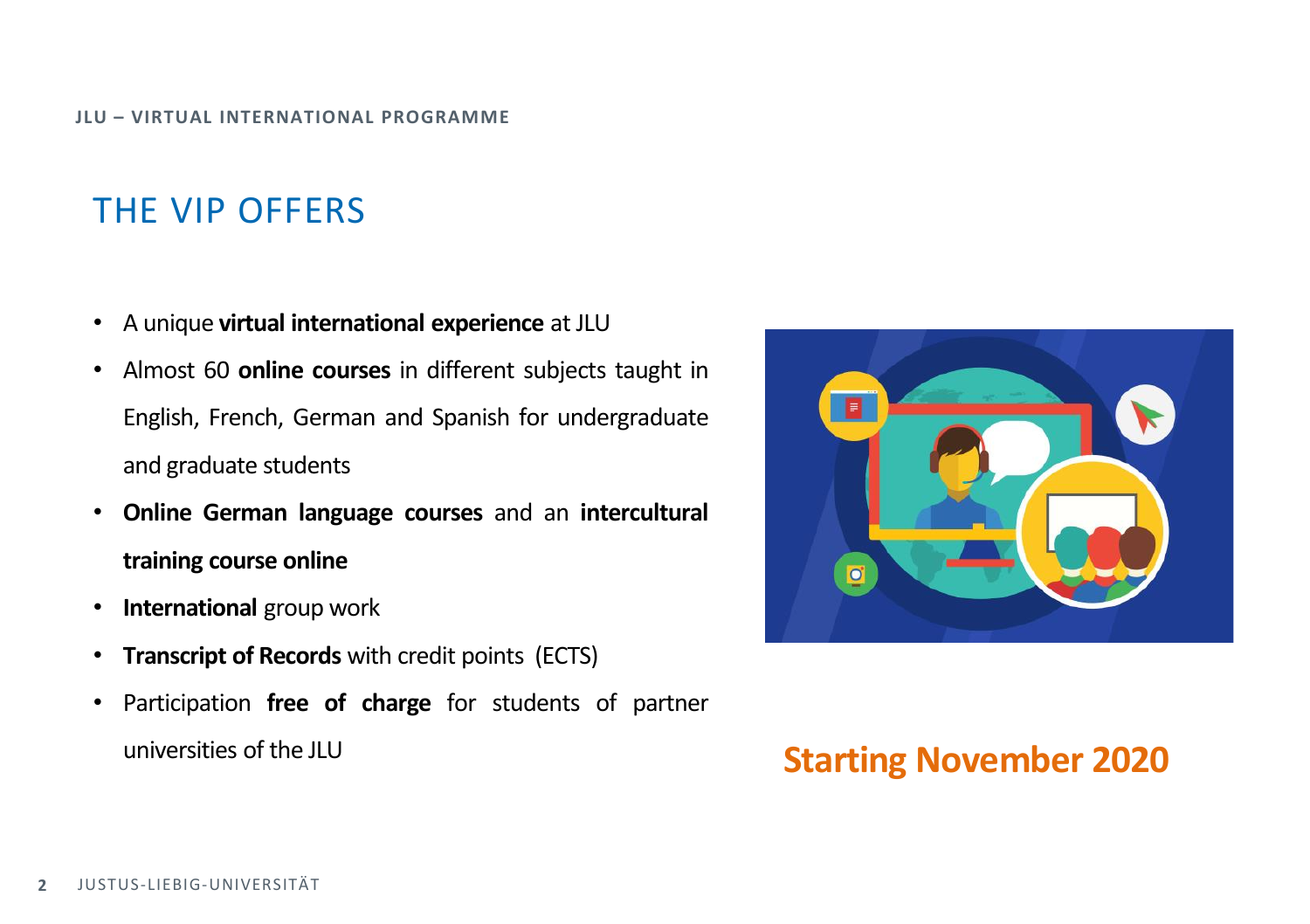#### **JLU – VIRTUAL INTERNATIONAL PROGRAMME**

# AS A JLU VIP-STUDENT YOU GET TO

- Gain **excellent online learning experience** at JLU
- $\checkmark$  Know JLU and the German teaching system from home
- Enroll in **one or more courses** at JLU that match your interests
- Have a **virtual exchange experience** at JLU while studying at your home university
- Get in **contact with German students and professors**
- $\checkmark$  Benefit from the **support** structures at JLU for **international students** during your VIP-time

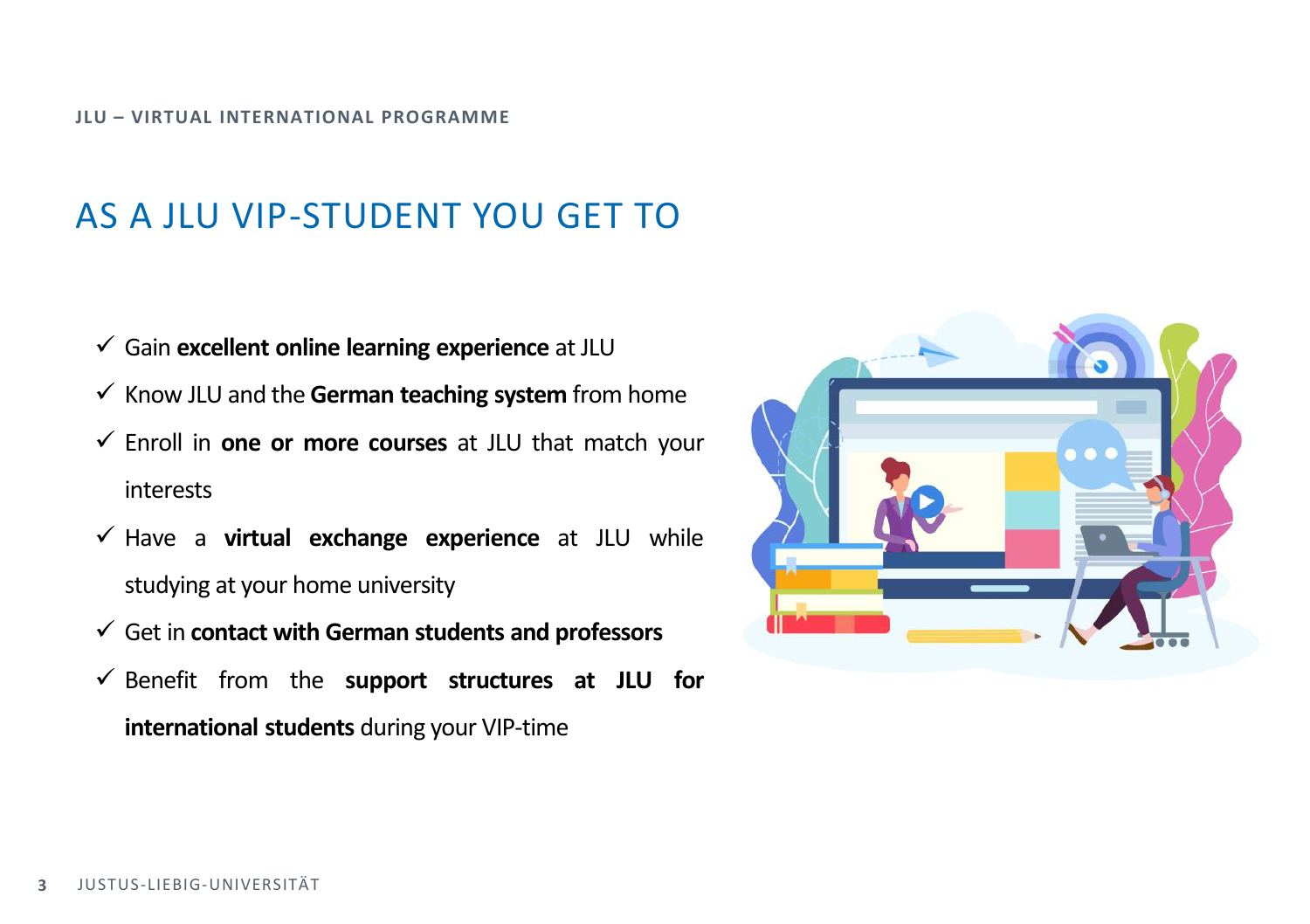**JLU – VIRTUAL INTERNATIONAL PROGRAMME**

## APPLICATION PROCESS



**4** JUSTUS-LIEBIG-UNIVERSITÄT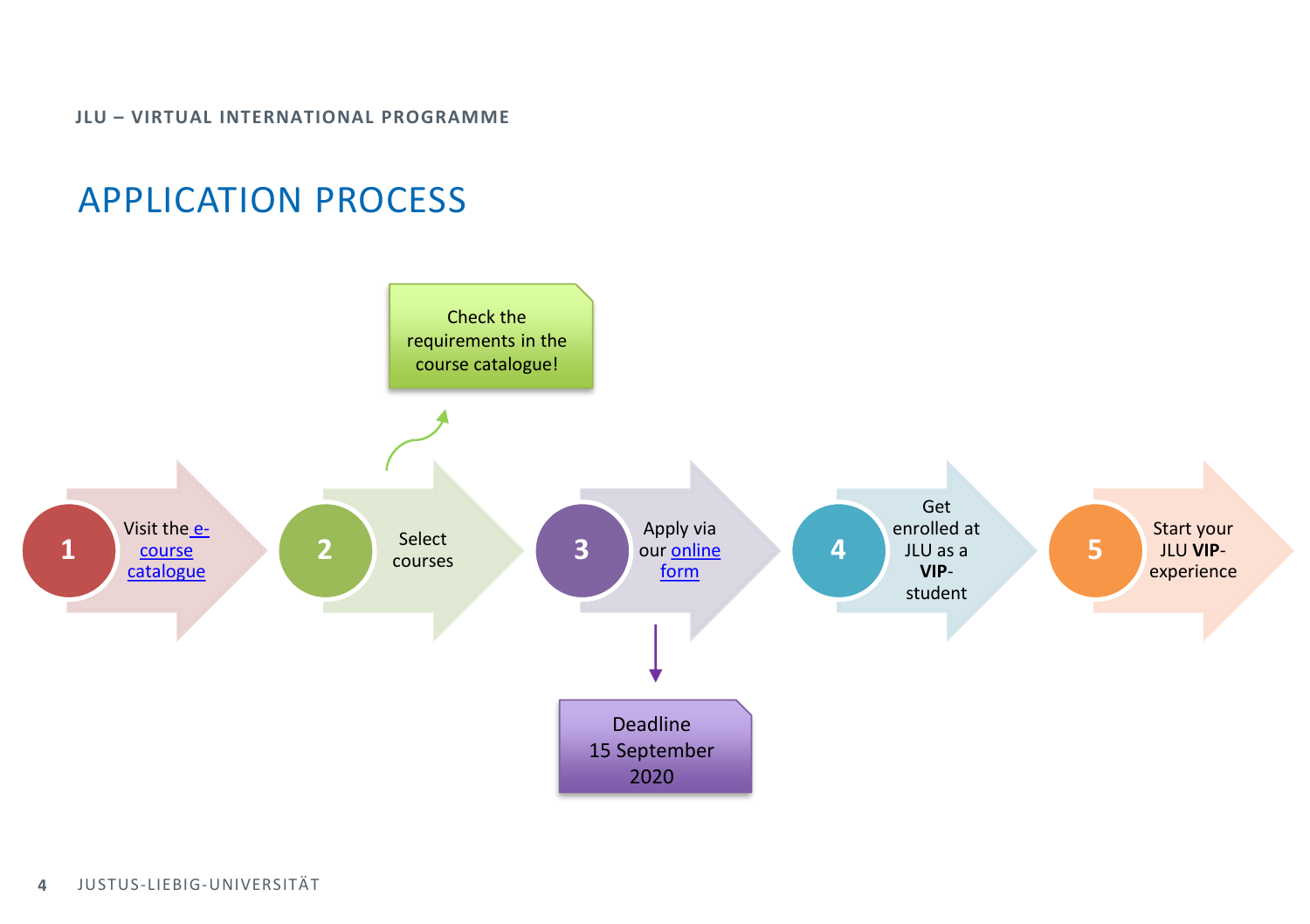### *Course descriptions available in our [electronic course](http://www.uni-giessen.de/vip) catalogue*



# VIP COURSES AND LECTURES (PART I)

#### **Interdisciplinary Courses**

- Foundations of Planetary Thinking
- ❖ Culture in Context: Human development
- Violencias del pasado y políticas del presente desde una perspectiva latinoamericana

#### **Language Courses**

- German as a Foreign Language (Time Zone East )
- German as a Foreign Language (Time Zone West)

#### **Faculty of Law**

\* The Complex Link between Human Rights, Development and **Security** 

#### **Faculty of Business Administration and Economics**

- ❖ Marketing
- ❖ Product Management
- Customer Management
- ❖ Advanced Econometrics

#### **Faculty of Social Sciences and Cultural Studies**

- Global Risks: Policies for Prevention, Management and Adaptation under Conditions of Uncertainty
- Introduction to Germany's Political and Social System
- Global Risks: Policies for Prevention, Management and Adaptation under Conditions of Uncertainty
- Feminist Theories of Inequality
- ❖ Human Rights and its Critics
- $\cdot \cdot$  The Entertainment Factor Populism and Perception
- Spaces of Youth in the City

#### **Faculty of History and Cultural Studies**

- \* "Theo, wir fahrn nach Lodz" die deutsch-polnisch-jüdisch-russische Geschichte einer Industriestadt (1820-1990)
- Exhibition Group Displays (JLU Ancient Art Collection): Producing an App for Description, Analysis and Interpretation of Ancient Art Objects
- ❖ Archives gate keepers of the past?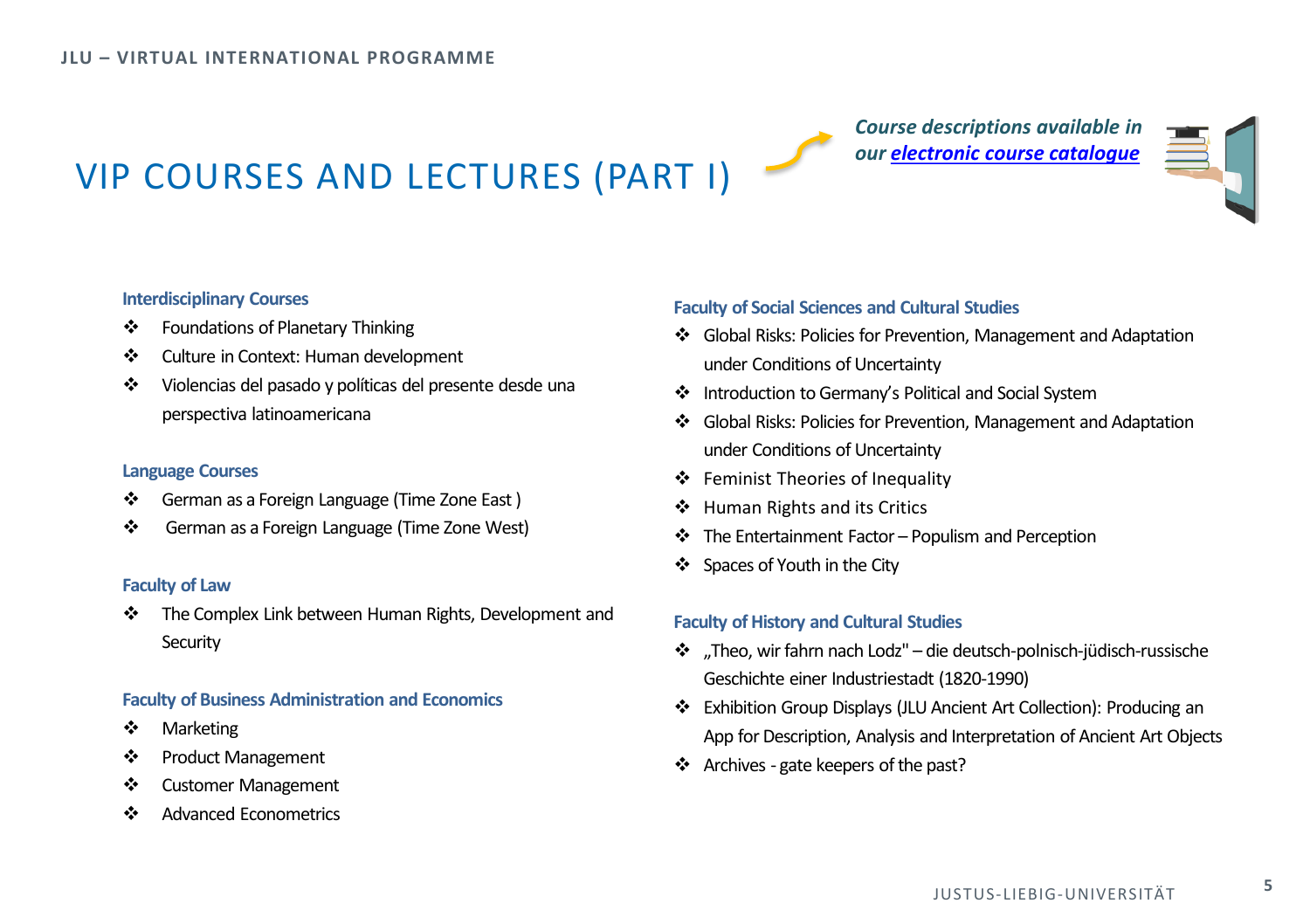*Course descriptions available in our [electronic course](http://www.uni-giessen.de/vip) catalogue*



# VIP COURSES AND LECTURES (PART II)

### **Faculty of Language, Literature, Culture**

- Einführung in die französische Literaturwissenschaft
- Kulturen des Erinnerns der aktuelle französische Roman
- Marcel Proust intermedial
- Schreiben und kulturelle Praxis: die Novelle
- Anna de Noailles: Écriture féminine in der Belle Époque
- Literature and Culture in a Foreign Classroom
- Data Collection and Analysis
- $\triangleleft$  Introduction to English Linguistics
- ❖ Standardising English
- ❖ Stylistics
- Varieties of English around the World
- ❖ Business and Economics I
- $\cdot$  Intercultural Communication
- $\bullet$  Introduction to Business Communication
- ❖ Psycholinguistics
- ❖ Introduction to Contact Linguistics
- Analyzing Sociolinguistic Variation
- Varieties of English: Africa
- Cosmopolitanism and World Literature: Theoretical Approaches
- **Deutsche Literatur und deutscher Film nach 1945**
- Holocaustliteratur eine Einführung
- Kernkompetenzen Germanistik

#### **Faculty of Psychology**

❖ Sensation and Perception

### **Faculty of Mathematics and Computer Science, Physics, Geography**

- ❖ Advanced Quantum Mechanics
- Elementary Differential Geometry
- ❖ Locally Compact Groups

### **Faculty of Agricultural Sciences, Nutritional Sciences and Environmental Management**

- \* Theory and Practice of Economic Development
- ❖ Plant Protection and Bioengineering
- Risk Assessment, Biosafety and Patent Law
- ◆ Molecular Phytopathology